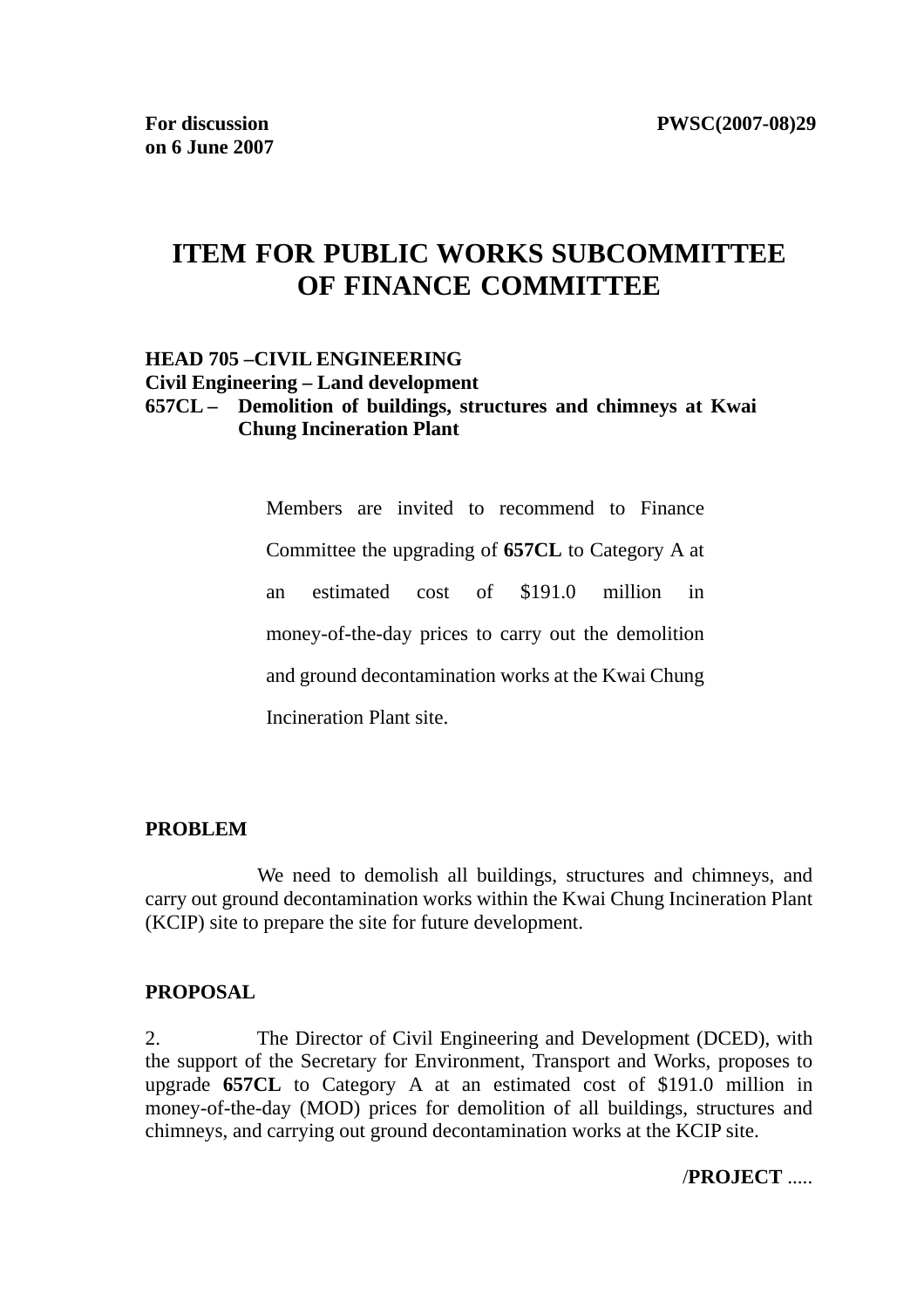#### **PROJECT SCOPE AND NATURE**

- 3. The scope of works under **657CL** comprises
	- (a) removal, treatment and disposal of asbestos-containing materials (ACM) and dioxin-containing materials (DCM) in existing structures;
	- (b) demolition and removal of the main incineration plant, a chimney of 150 metres (m) in height and various ancillary structures;
	- (c) ground decontamination works including on-site treatment, confirmatory ground investigation and testing;
	- (d) earthworks including temporary works, excavation works, disposal of soil contaminated with hydrocarbons to designated landfill and reinstatement of site;
	- (e) drainage works; and
	- (f) implementation of environmental mitigation, monitoring and audit for the proposed works mentioned in sub-paragraphs (a) to (e) above.
- A site plan showing the proposed works is at Enclosure 1.

4. We plan to commence the proposed works in October 2007 for completion in October 2012.

#### **JUSTIFICATION**

5. In accordance with the 1989 White Paper on "Pollution in Hong Kong – A Time to Act", the municipal solid waste incinerators in Hong Kong had been closed in phases and replaced by a system of transfer stations feeding large landfill sites. The KCIP ceased to operate in May 1997.

 $/6.$ .....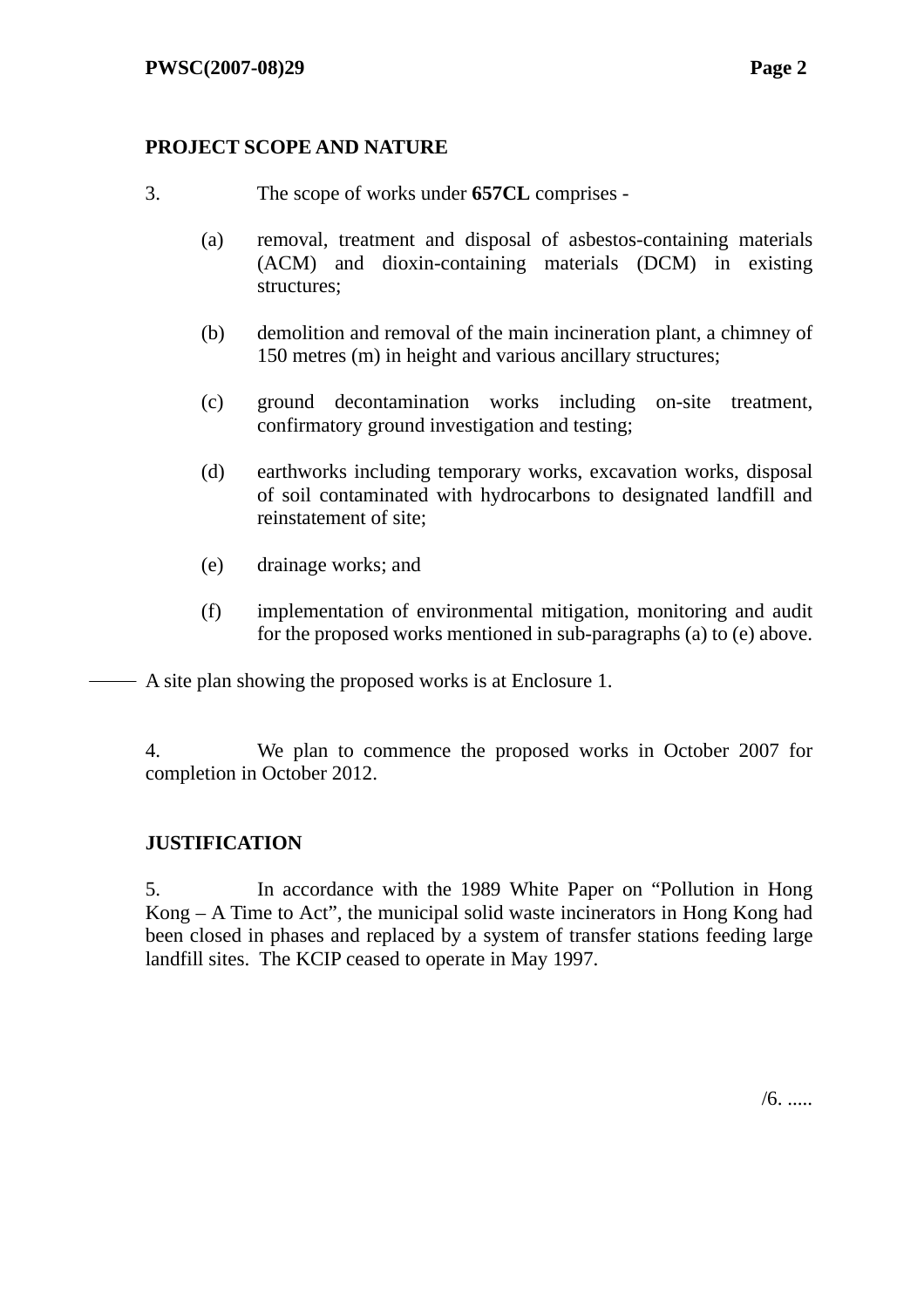6. As revealed from the Environmental Impact Assessment (EIA) approved in 2002 and subsequent site investigation, the buildings, structures and chimneys at the KCIP site are contaminated with ACM and/or DCM<sup>1</sup>. The underground soil is also contaminated with heavy metals and hydrocarbons. As required by the Environmental Permit (EP) issued by the Director of Environmental Protection, we need to carry out remediation of the site before permanent future development of the site.

### **FINANCIAL IMPLICATIONS**

 $\overline{a}$ 

7. We estimate the capital cost of the project to be \$191.0 million in MOD prices (see paragraph 9 below), made up as follows –

| (a) Demolition works -                                  | <b>\$</b> million<br>35.0 |
|---------------------------------------------------------|---------------------------|
| removal of ACM and DCM<br>(i)                           | 9.0                       |
| (ii) demolition of building,<br>structures and chimneys | 26.0                      |
| (b) Decontamination works -                             | 101.5                     |
| ground decontamination works<br>(i)                     | 61.5                      |
| (ii) earthworks                                         | 40.0                      |
| (c) Drainage works                                      |                           |

 $/(d)$  .....

<sup>1</sup> According to the findings of the EIA Report, ACM and DCM exist only in the incinerators and/or buildings above ground. They are of limited volume and could be contained for removal.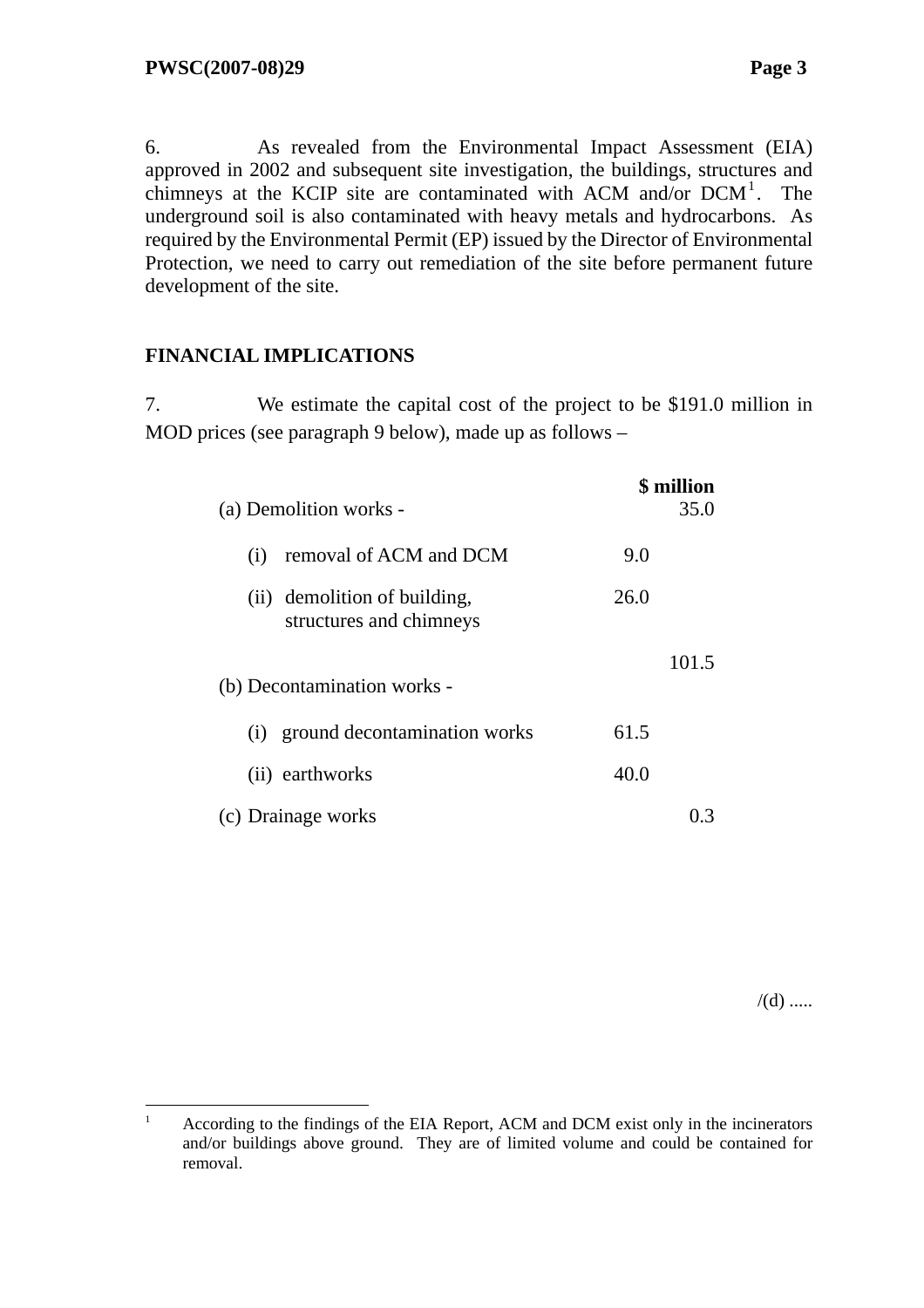|                                                                | \$ million |       |                               |
|----------------------------------------------------------------|------------|-------|-------------------------------|
| (d) Consultants' fees                                          |            | 29.4  |                               |
| construction supervision and<br>(i)<br>contract administration | 1.0        |       |                               |
| (ii) resident site staff costs                                 | 26.6       |       |                               |
| (iii) environmental monitoring and<br>audit (EM&A) programme   | 1.8        |       |                               |
| (e) Environmental mitigation measures                          |            | 3.0   |                               |
| (f) Contingencies                                              |            | 15.5  |                               |
|                                                                | Sub-total  | 184.7 | (in September<br>2006 prices) |
| (g) Provision for price adjustment                             |            | 6.3   |                               |
|                                                                | Total      | 191.0 | (in MOD<br>prices)            |

8. Due to insufficient in-house resources, we propose to engage consultants to supervise the proposed works and implement an EM&A programme. A breakdown by man-months of the estimates for consultants' fees is at Enclosure 2.

/9. .....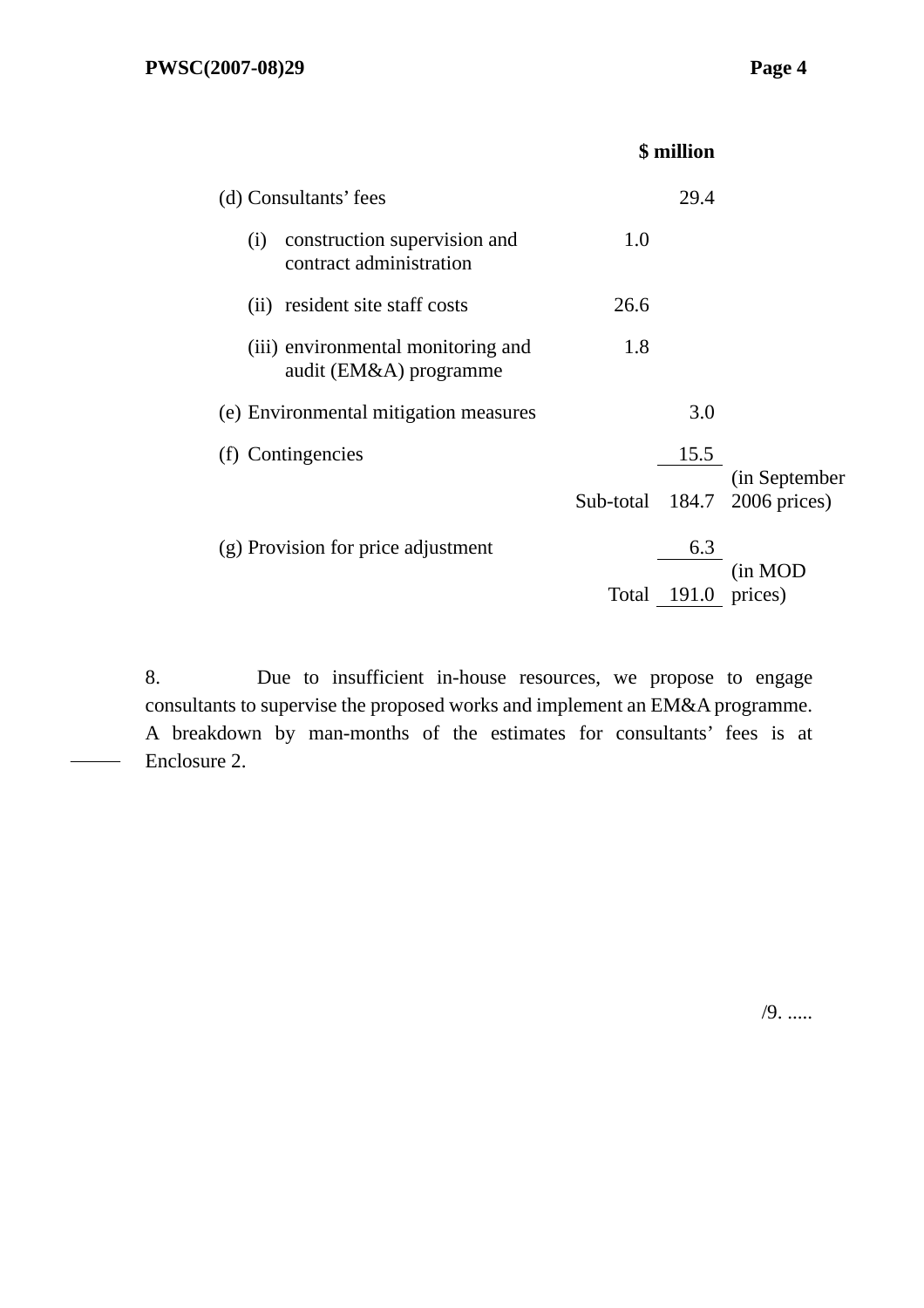| Year          | \$ million<br>(Sep 2006) | <b>Price</b><br>adjustment factor | \$ million<br>(MOD) |
|---------------|--------------------------|-----------------------------------|---------------------|
|               |                          |                                   |                     |
| $2007 - 2008$ | 6.6                      | 0.99900                           | 6.6                 |
| $2008 - 2009$ | 17.1                     | 1.00649                           | 17.2                |
| $2009 - 2010$ | 13.7                     | 1.01656                           | 13.9                |
| $2010 - 2011$ | 46.0                     | 1.02672                           | 47.2                |
| $2011 - 2012$ | 48.8                     | 1.03699                           | 50.6                |
| $2012 - 2013$ | 49.0                     | 1.05514                           | 51.7                |
| $2013 - 2014$ | 3.5                      | 1.07624                           | 3.8                 |
|               | 184.7                    |                                   | 191.0               |

9. Subject to approval, we will phase the expenditure as follows –

10. We have derived the MOD estimate on the basis of the Government's latest forecast of trend rate of change in the prices of public sector building and construction output for the period from 2007 to 2014. We will tender the demolition work on a remeasurement basis because the quantities of earthworks and decontamination work are subject to variation during construction to suit the actual site conditions. The contract will also provide for price adjustment as the contract period will exceed 21 months.

11. The proposed project will not give rise to any recurrent expenditure.

/**PUBLIC** .....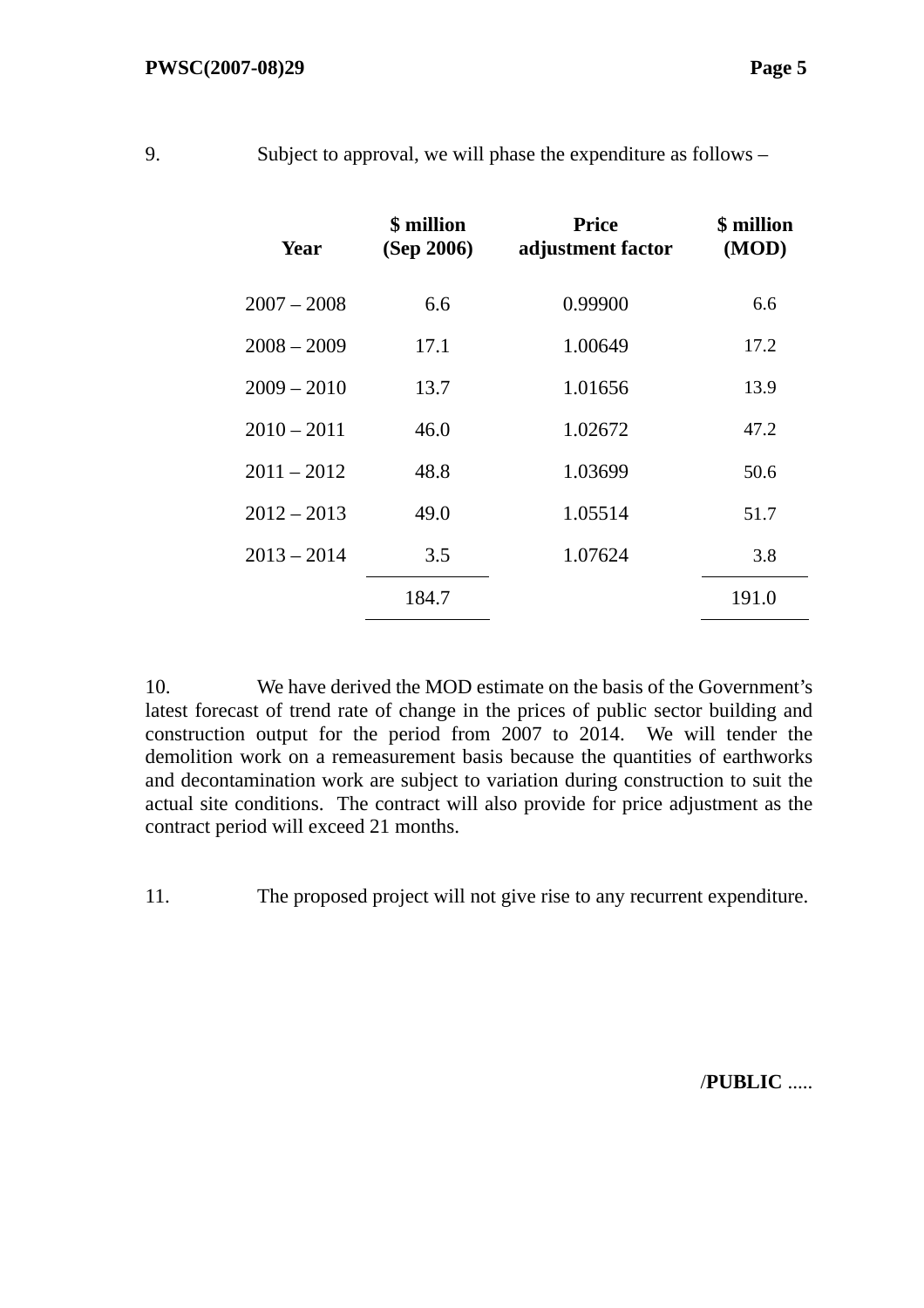### **PUBLIC CONSULTATION**

12. We consulted the Planning and Environmental Hygiene Committee of the Kwai Tsing District Council on 17 April 2007. Members had no objection to the proposed project and strongly demanded the Government to commence the project as soon as possible.

13. We consulted the Legislative Council Panel on Planning, Lands and Works on 22 May 2007. Members had no objection to the proposed project.

### **ENVIRONMENTAL IMPLICATIONS**

14. The project is a designated project under Schedule 2 of the EIA Ordinance (Cap. 499) and an EP is required for the project. The EIA report, which concluded that the environmental impacts of the project could be controlled to within the criteria under the EIA Ordinance and the Technical Memorandum on EIA Process, was approved by the Environmental Protection Department in January 2002. We will implement the measures recommended in the approved EIA report. We have included \$3.0 million (in September 2006 prices) in the overall project estimate for implementing the environmental monitoring and mitigation measures.

15. For short-term impacts during construction, we will control noise, dust, site surface run-off and chemical waste within established standards and guidelines through the implementation of mitigation measures in the contract. We will also implement an EM&A programme to ensure timely and effective implementation of the recommended mitigation measures.

16. We have considered measures including selective demolition and on-site sorting in the planning and design stages to reduce the generation of construction and demolition (C&D) materials and to reuse/recycle such materials where possible. In addition, we will require the contractor to reuse inert C&D materials on site, in order to minimise the disposal of C&D materials to public fill reception facilities<sup>2</sup>. We will encourage the contractor to maximise the use of recycled or recyclable C&D materials, as well as the use of non-timber formwork to further minimise the generation of construction waste.

/17. .....

 $\frac{1}{2}$  Public fill reception facilities are specified in Schedule 4 of the Waste Disposal (Charges for Disposal of Construction Waste) Regulation. Disposal of public fill in public fill reception facilities requires a licence issued by the Director of Civil Engineering and Development.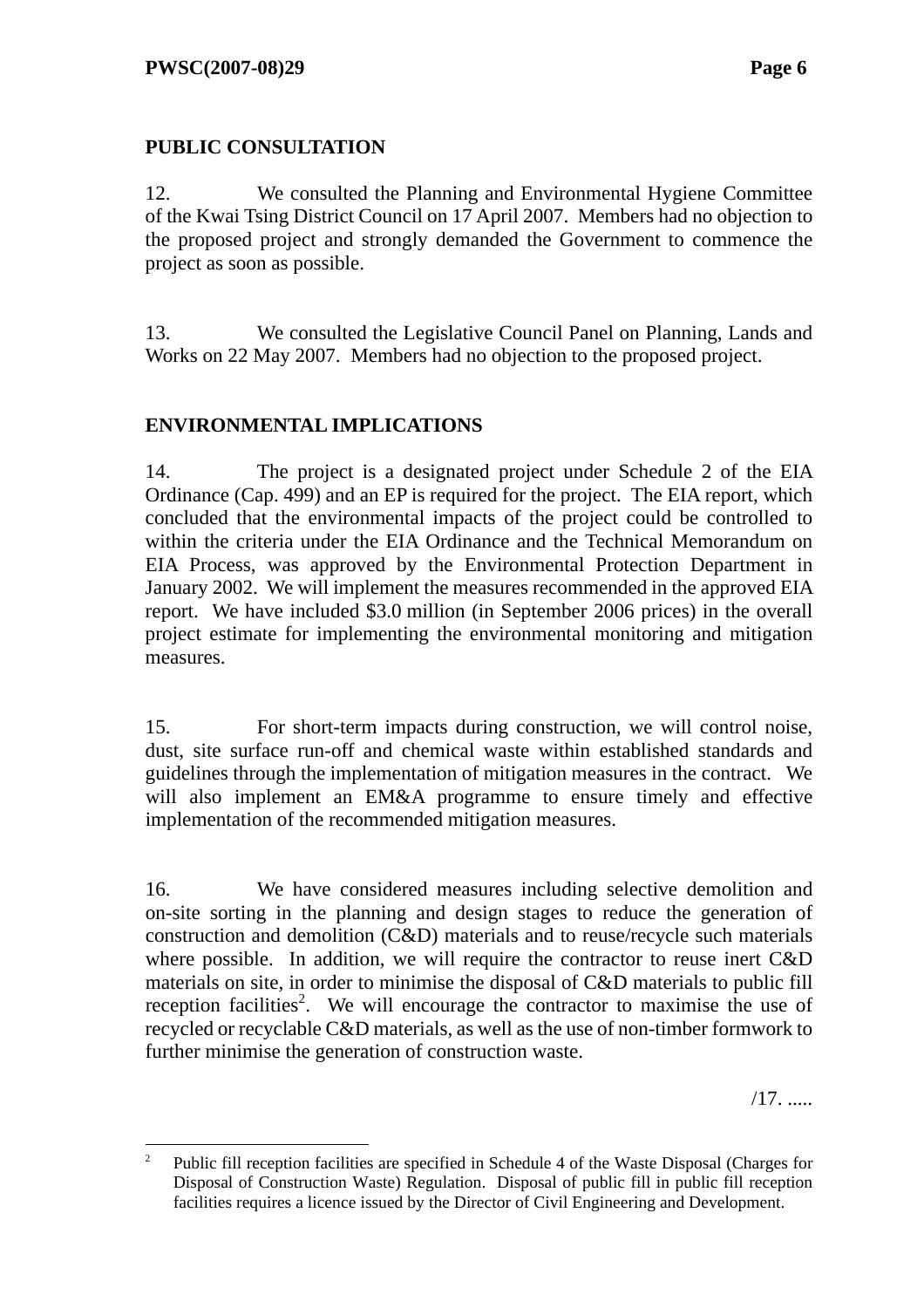17. We will also require the contractor to submit a waste management plans (WMP) for approval. The WMP will include appropriate reduction, remediation, treatment and disposal methods and plans, as well as mitigation measures to avoid, reduce, reuse and recycle all types of contaminated soils and wastes, and C&D materials in order to keep the volume of waste to be disposed of at Designated Waste Disposal Facilities within the best practicable minimum quantity and environmentally acceptable quality. We will ensure that the day-to-day operations on site comply with the approved WMP. We will control the disposal of public fill and C&D waste to public fill reception facilities and landfills respectively through a trip-ticket system. We will require the contractor to separate public fill from C&D waste for disposal at appropriate facilities. We will record the disposal, reuse and recycling of C&D materials for monitoring purposes.

18. We estimate that the project will generate about 33 000 tonnes of C&D materials. Of these, we will recycle 8 500 tonnes (26%) for other uses, deliver about 14 500 tonnes (44%) to public fill reception facilities for subsequent reuse and about 10 000 tonnes (30%) to landfills. The total cost for accommodating C&D materials at public fill reception facilities and landfill sites is estimated to be about \$1.6 million for this project (based on a unit cost of \$27/tonne for disposal at public fill reception facilities and  $$125$ /tonne at landfills<sup>3</sup>).

#### **LAND ACQUISITION**

19. The proposed works do not require any land acquisition.

#### **BACKGROUND INFORMATION**

20. We included **657CL** in Category B in September 2005.

21. In September 1999, we engaged consultants to carry out the EIA study and site investigation works at an estimated cost of \$1.63 million. We charged the amount to block allocation **Subhead 5101CX** "Civil engineering works, studies and investigations for items in Category D of the Public Works Programme".

/22. ......

 $\overline{a}$ 3 This estimate has taken into account the cost for developing, operating and restoring the landfills after they are filled and the aftercare required. It does not include the land opportunity cost for existing landfill sites (which is estimated at  $$90/m<sup>3</sup>$ ), nor the cost to provide new landfills (which is likely to be more expensive) when the existing ones are filled.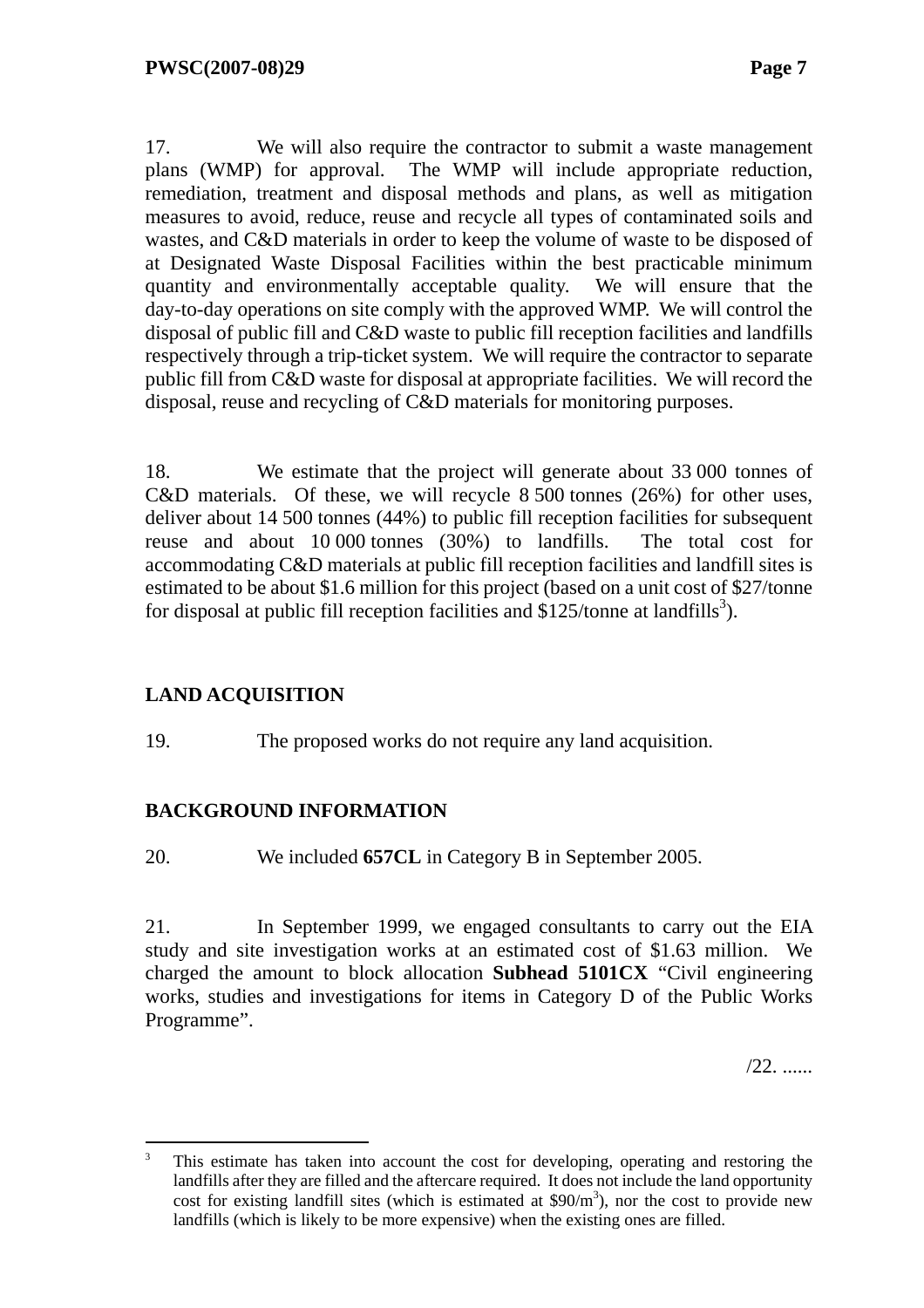22. In July 2002, we employed consultants to carry out the review, design, tender and construction phases at an estimated cost of \$4.52 million. We charged the amount to block allocation **Subhead 5101CX** "Civil engineering works, studies and investigations for items in Category D of the Public Works Programme".

23. The proposed works will involve the removal of all the 42 trees within the project boundary by felling. All trees to be removed are not important trees<sup>4</sup> and are either adhering to the disused structures or with roots being contaminated.

24. We estimate that the proposed works will create about 134 jobs (110 for labourers and another 24 for professional/technical staff) providing a total employment of 3 300 man-months.

---------------------------------

Environment, Transport and Works Bureau May 2007

 $\frac{1}{4}$  "Important tree" refer to trees in the Register of Old and Valuable Trees, or any other trees that meet one or more of the following criteria:-

<sup>(</sup>a) trees of 100 years old or above;

<sup>(</sup>b) trees of cultural, historical or memorable significance e.g. Fung Shui tree, tree as landmark of monastery or heritage monument, and trees in memory of an important person or event;

<sup>(</sup>c) trees of precious or rare species;

<sup>(</sup>d) trees of outstanding form (taking account of overall tree sizes, shape and any special features) e.g. trees with curtain like aerial roots, trees growing in unusual habitat; or

<sup>(</sup>e) trees with trunk diameter equal or exceeding 1.0 m (measured at 1.3 m above ground level), or with height/canopy spread equal or exceeding 25 m.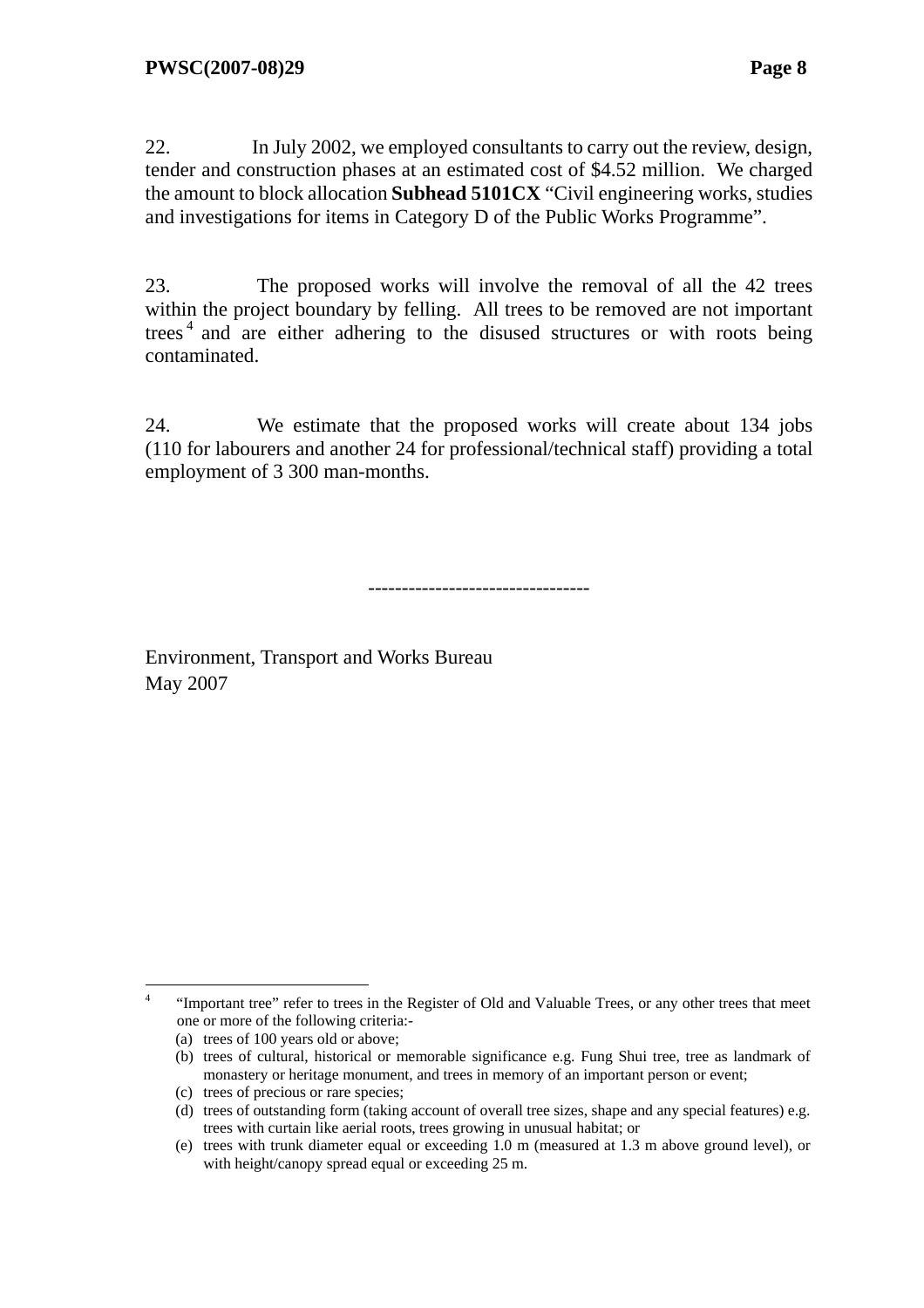